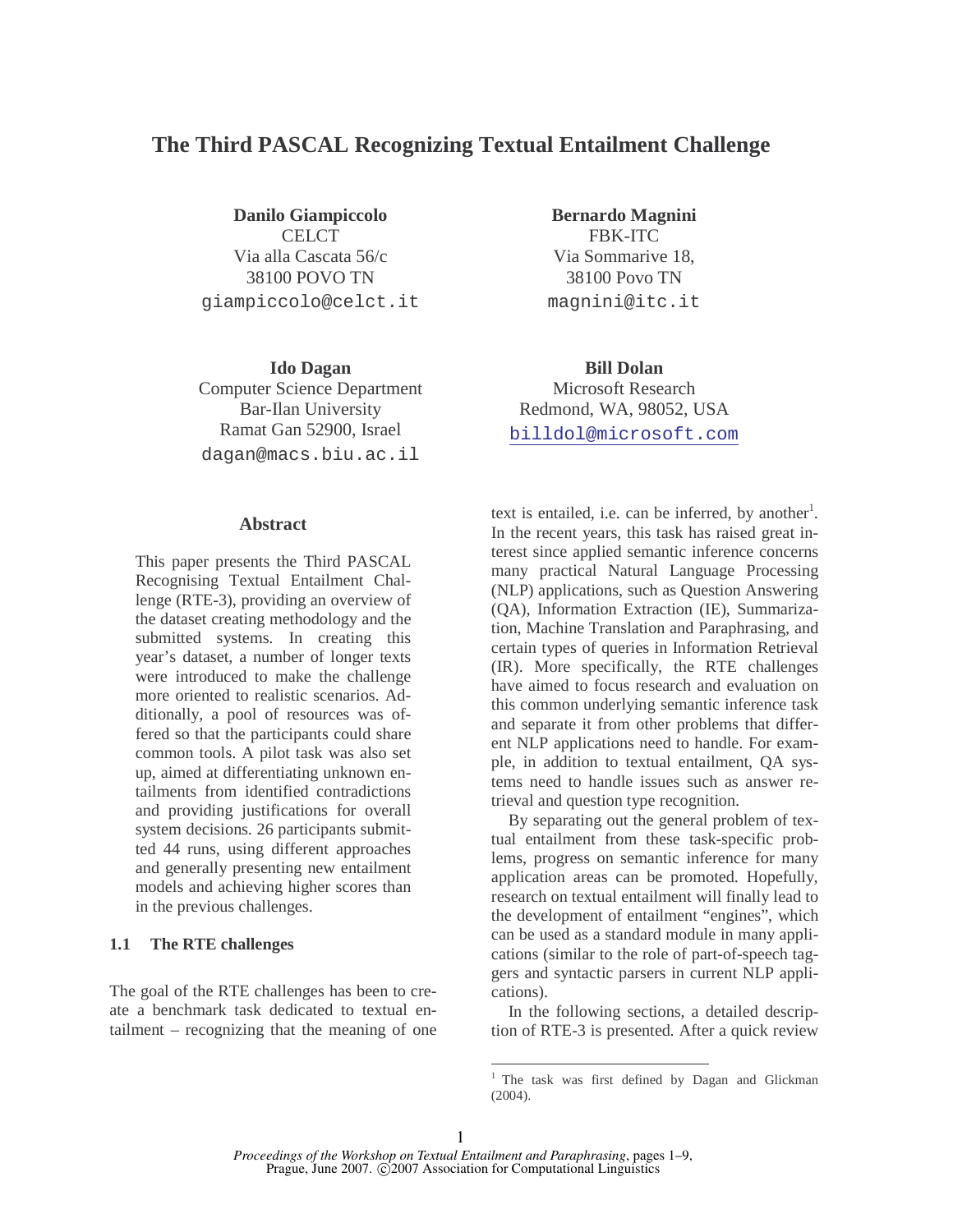of the previous challenges (1.2), section 2 describes the preparation of the dataset. In section 3 the evaluation process and the results are presented, together with an analysis of the performance of the participating systems.

## **1.2 The First and Second RTE Challenges**

The first RTE challenge<sup>2</sup> aimed to provide the NLP community with a new benchmark to test progress in recognizing textual entailment, and to compare the achievements of different groups. This goal proved to be of great interest, and the community's response encouraged the gradual expansion of the scope of the original task.

The Second RTE challenge<sup>3</sup> built on the success of the first, with 23 groups from around the world (as compared to 17 for the first challenge) submitting the results of their systems. Representatives of participating groups presented their work at the PASCAL Challenges Workshop in April 2006 in Venice, Italy. The event was successful and the number of participants and their contributions to the discussion demonstrated that Textual Entailment is a quickly growing field of NLP research. In addition, the workshops spawned an impressive number of publications in major conferences, with more work in progress. Another encouraging sign of the growing interest in the RTE challenge was represented by the increase in the number of downloads of the challenge datasets, with about 150 registered downloads for the RTE-2 development set.

## **1.3 The Third Challenge**

RTE-3 followed the same basic structure of the previous campaigns, in order to facilitate the participation of newcomers and to allow "veterans" to assess the improvements of their systems in a comparable test exercise. Nevertheless, some innovations were introduced, on the one hand to make the challenge more stimulating and, on the other, to encourage collaboration between system developers. In particular, a limited number of longer texts, i.e. up to a paragraph in length, were incorporated in order to move toward more comprehensive scenarios, which incorporate the need for discourse analysis. However, the majority of examples remained similar to those in the previous challenges, providing pairs with relatively short texts.

Another innovation was represented by a resource pool<sup>4</sup>, where contributors had the possibility to share the resources they used. In fact, one of the key conclusions at the second RTE Challenge Workshop was that entailment modeling requires vast knowledge resources that correspond to different types of entailment reasoning. Moreover, entailment systems also utilize general NLP tools such as POS taggers, parsers and named-entity recognizers, sometimes posing specialized requirements to such tools. In response to these demands, the RTE Resource Pool was built, which may serve as a portal and forum for publicizing and tracking resources, and reporting on their use.

In addition, an optional pilot task, called "*Extending the Evaluation of Inferences from Texts*" was set up by the US National Institute of Standards and Technology (NIST), in order to explore two other sub-tasks closely related to textual entailment: differentiating unknown entailments from identified contradictions and providing justifications for system decisions. In the first sub-task, the idea was to drive systems to make more precise informational distinctions, taking a three-way decision between "YES", "NO" and "UNKNOWN", so that a hypothesis being unknown on the basis of a text would be distinguished from a hypothesis being shown false/contradicted by a text. As for the other subtask, the goal for providing justifications for decisions was to explore how eventual users of tools incorporating entailment can be made to understand how decisions were reached by a system, as users are unlikely to trust a system that gives no explanation for its decisions. The pilot task exploited the existing RTE-3 Challenge infrastructure and evaluation process by using the same test set, while utilizing human assessments for the new sub-tasks.

<sup>2</sup> http://www.pascal-network.org/Challenges/RTE/.

<sup>3</sup> http://www.pascal-network.org/Challenges/RTE2./

 4 http://aclweb.org/aclwiki/index.php?title=Textual\_Entail ment\_Resource\_Pool.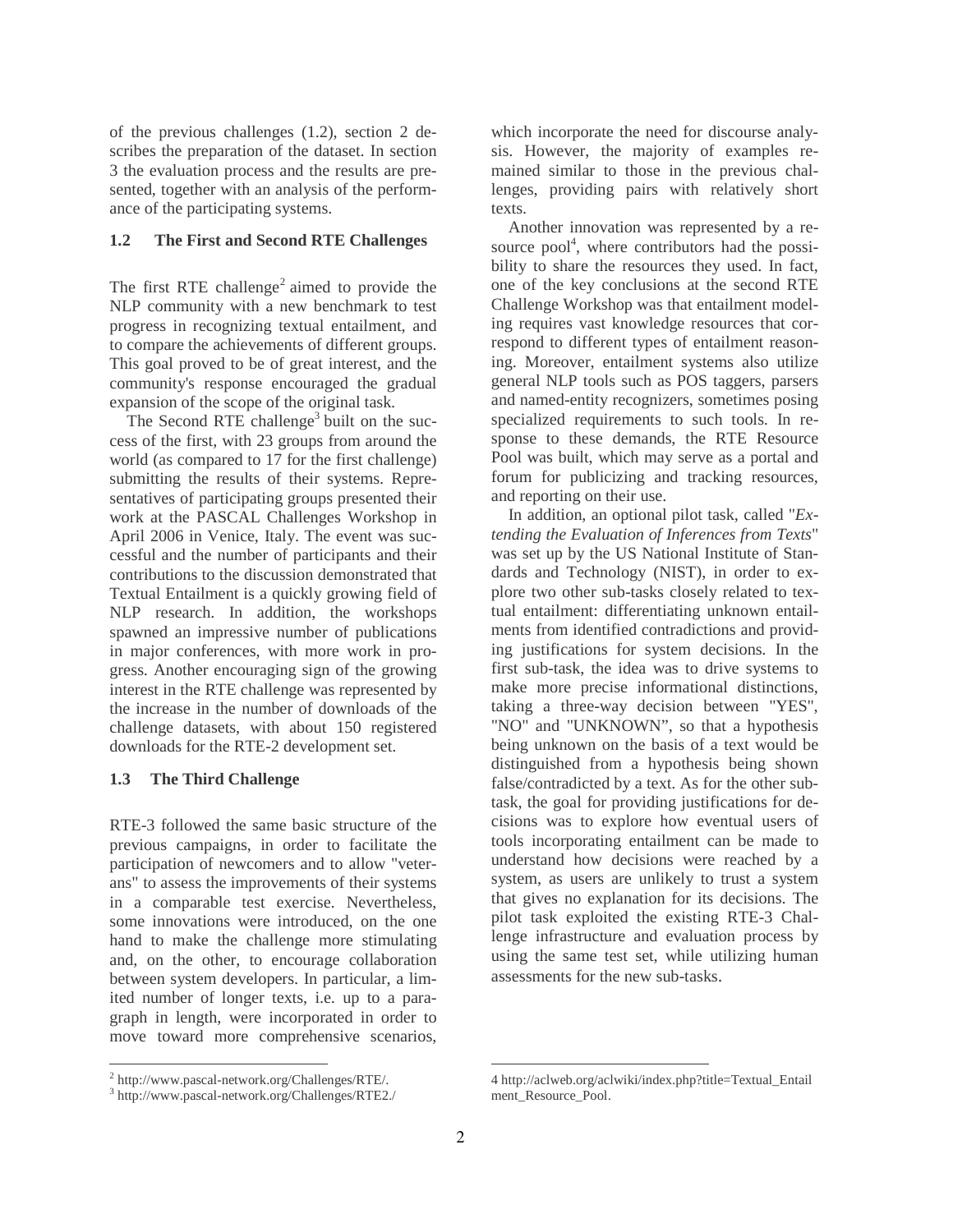| <b>TASK</b> | <b>TEXT</b>                                                                                                      | <b>HYPOTHESIS</b>  | <b>ENTAILMENT</b> |
|-------------|------------------------------------------------------------------------------------------------------------------|--------------------|-------------------|
| IE          | At the same time the Italian digital rights group, Elec-                                                         | Italy's govern-    | N <sub>O</sub>    |
|             | tronic Frontiers Italy, has asked the nation's government                                                        | ment investigates  |                   |
|             | to investigate Sony over its use of anti-piracy software.                                                        | Sony.              |                   |
| IE          | Parviz Davudi was representing Iran at a meeting of the                                                          | China is a mem-    | <b>YES</b>        |
|             | Shanghai Co-operation Organisation (SCO), the fledg-                                                             | ber of SCO.        |                   |
|             | ling association that binds Russia, China and four for-                                                          |                    |                   |
|             | mer Soviet republics of central Asia together to fight                                                           |                    |                   |
|             | terrorism                                                                                                        |                    |                   |
| <b>IR</b>   | Between March and June, scientific observers say, up to                                                          | Hunting<br>endan-  | <b>YES</b>        |
|             | 300,000 seals are killed. In Canada, seal-hunting means                                                          | gers seal species. |                   |
|             | jobs, but opponents say it is vicious and endangers the                                                          |                    |                   |
|             | species, also threatened by global warming                                                                       |                    |                   |
| <b>IR</b>   | The Italian parliament may approve a draft law allow-                                                            | Italian royal fam- | N <sub>O</sub>    |
|             | ing descendants of the exiled royal family to return                                                             | ily returns home.  |                   |
|             | home. The family was banished after the Second World                                                             |                    |                   |
|             | War because of the King's collusion with the fascist                                                             |                    |                   |
|             | regime, but moves were introduced this year to allow                                                             |                    |                   |
|             | their return.                                                                                                    | Persians"<br>"The  |                   |
| QA          | Aeschylus is often called the father of Greek tragedy;                                                           | written<br>was     | <b>YES</b>        |
|             | he wrote the earliest complete plays which survive from<br>ancient Greece. He is known to have written more than | by<br>Aeschylus.   |                   |
|             | 90 plays, though only seven survive. The most famous                                                             |                    |                   |
|             | of these are the trilogy known as Orestia. Also well-                                                            |                    |                   |
|             | known are The Persians and Prometheus Bound.                                                                     |                    |                   |
| <b>SUM</b>  | A Pentagon committee and the congressionally char-                                                               | Bush will meet     | N <sub>O</sub>    |
|             | tered Iraq Study Group have been preparing reports for                                                           | the presidents of  |                   |
|             | Bush, and Iran has asked the presidents of Iraq and                                                              | Iraq and Syria in  |                   |
|             | Syria to meet in Tehran.                                                                                         | Tehran.            |                   |
|             |                                                                                                                  |                    |                   |

Table 1: Some examples taken from the Development Set.

## **2 The RTE-3 Dataset**

## **2.1 Overview**

The textual entailment recognition task required the participating systems to decide, given two text snippets *t* and *h*, whether *t* entails *h*. Textual entailment is defined as a directional relation between two text fragments*,* called *text* (*t*, the entailing text*)*, and hypothesis (*h,* the entailed text), so that a human being, with common understanding of language and common background knowledge, can infer that *h* is most likely true on the basis of the content of *t*.

As in the previous challenges, the RTE-3 dataset consisted of 1600 text-hypothesis pairs, equally divided into a development set and a test set. While

the length of the hypotheses (*h*) was the same as in the past datasets, a certain number of texts (*t*) were longer than in previous datasets, up to a paragraph. The longer texts were marked as L, after being selected automatically when exceeding 270 bytes. In the test set they were about 17% of the total.

As in RTE-2, four applications – namely IE, IR, QA and SUM – were considered as settings or contexts for the pairs generation (see 2.2 for a detailed description). 200 pairs were selected for each application in each dataset. Although the datasets were supposed to be perfectly balanced, the number of negative examples were slightly higher in both development and test sets (51.50% and 51.25% respectively; this was unintentional). Positive entailment examples, where *t* entailed *h*, were annotated *YES*; the negative ones, where entailment did not hold, *NO.* Each pair was annotated with its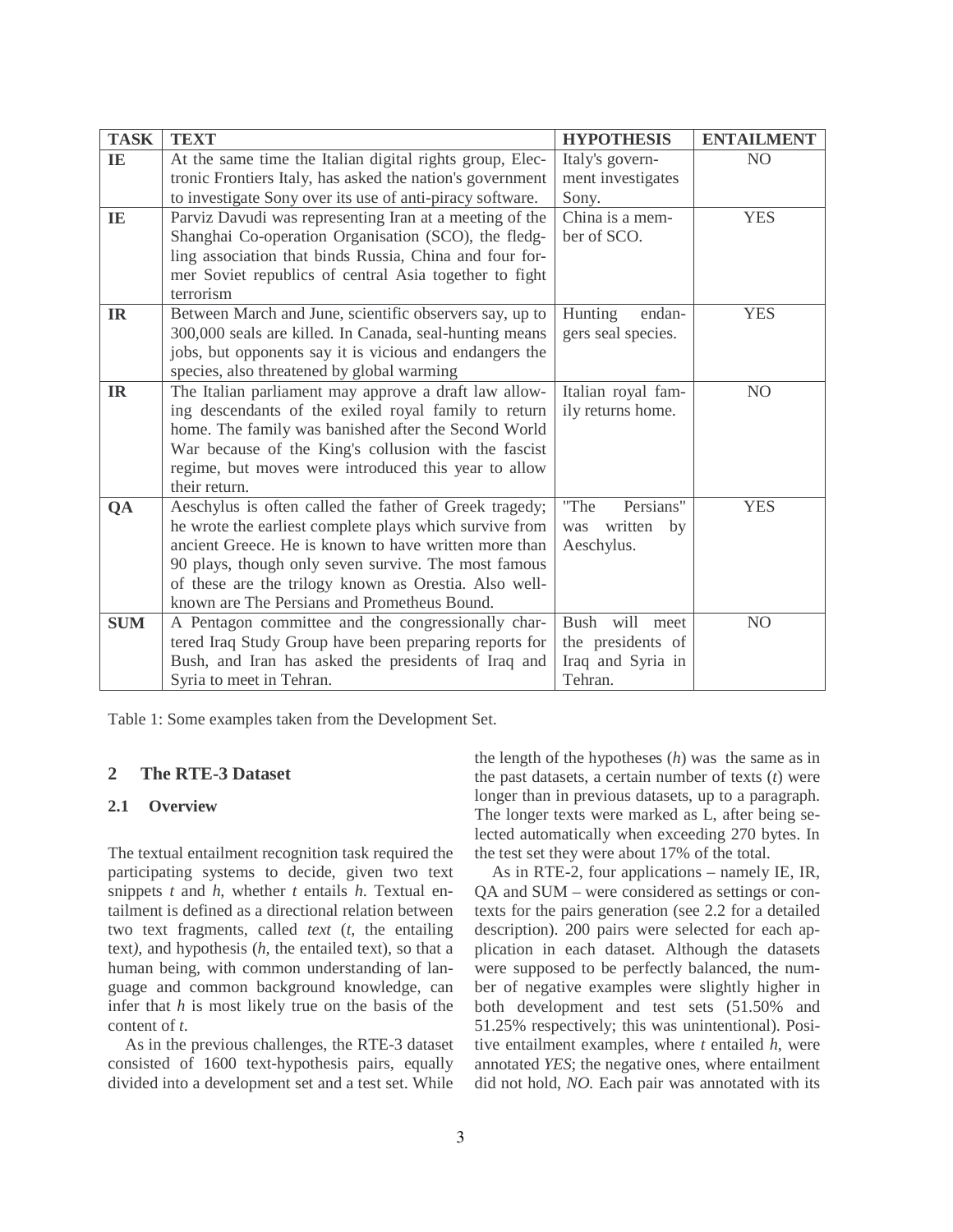related task (IE/IR/QA/SUM) and entailment judgment (YES/NO, obviously released only in the development set). Table 1 shows some examples taken from the development set.

The examples in the dataset were based mostly on outputs (both correct and incorrect) of Webbased systems. In order to avoid copyright problems, input data was limited to either what had already been publicly released by official competitions or else was drawn from freely available sources such as WikiNews and Wikipedia.

In choosing the pairs, the following judgment criteria and guidelines were considered:

- § As entailment is a directional relation, the hypothesis must be entailed by the given text, but the text need not be entailed by the hypothesis.
- § The hypothesis must be fully entailed by the text. Judgment must be NO if the hypothesis includes parts that cannot be inferred from the text.
- § Cases in which inference is very probable (but not completely certain) were judged as YES.
- § Common world knowledge was assumed, e.g. the capital of a country is situated in that country, the prime minister of a state is also a citizen of that state, and so on.

#### **2.2 Pair Collection**

As in RTE-2, human annotators generated *t-h* pairs within 4 application settings.

The IE task was inspired by the Information Extraction (and Relation Extraction) application, where texts and structured templates were replaced by *t-h* pairs. As in the 2006 campaign, the pairs were generated using four different approaches:

- 1) Hypotheses were taken from the relations tested in the ACE-2004 RDR task, while texts were extracted from the outputs of actual IE systems, which were provided with relevant news articles. Correctly extracted instances were used to generate positive examples and incorrect instances to generate negative examples.
- 2) The same procedure was followed using output of IE systems on the dataset of the

MUC-4 TST3 task, in which the events are acts of terrorism.

- 3) The annotated MUC-4 dataset and the news articles were also used to manually generate entailment pairs based on ACE relations.
- 4) Hypotheses corresponding to relations not found in the ACE and MUC datasets were used both to be given to IE systems and to manually generate *t-h* pairs from collected news articles. Examples of these relations, taken from various semantic fields, were "X beat Y", "X invented Y", "X steal Y" etc.

The common aim of all these processes was to simulate the need of IE systems to recognize that the given text indeed entails the semantic relation that is expected to hold between the candidate template slot fillers.

In the IR (Information Retrieval) application setting, the hypotheses were propositional IR queries, which specify some statement, e.g. "*robots are used to find avalanche victims*". The hypotheses were adapted and simplified from standard IR evaluation datasets (TREC and CLEF). Texts (*t*) that did or did not entail the hypotheses were selected from documents retrieved by different search engines (e.g. Google, Yahoo and MSN) for each hypothesis. In this application setting it was assumed that relevant documents (from an IR perspective) should entail the given propositional hypothesis.

For the QA (Question Answering) task, annotators used questions taken from the datasets of official QA competitions, such as TREC QA and QA@CLEF datasets, and the corresponding answers extracted from the Web by actual QA systems. Then they transformed the question-answer pairs into *t-h* pairs as follows:

- § An answer term of the expected answer type was picked from the answer passage either a correct or an incorrect one.
- § The question was turned into an affirmative sentence plugging in the answer term.
- § *t-h* pairs were generate, using the affirmative sentences as hypotheses (*h's)* and the original answer passages as texts (*t'*s).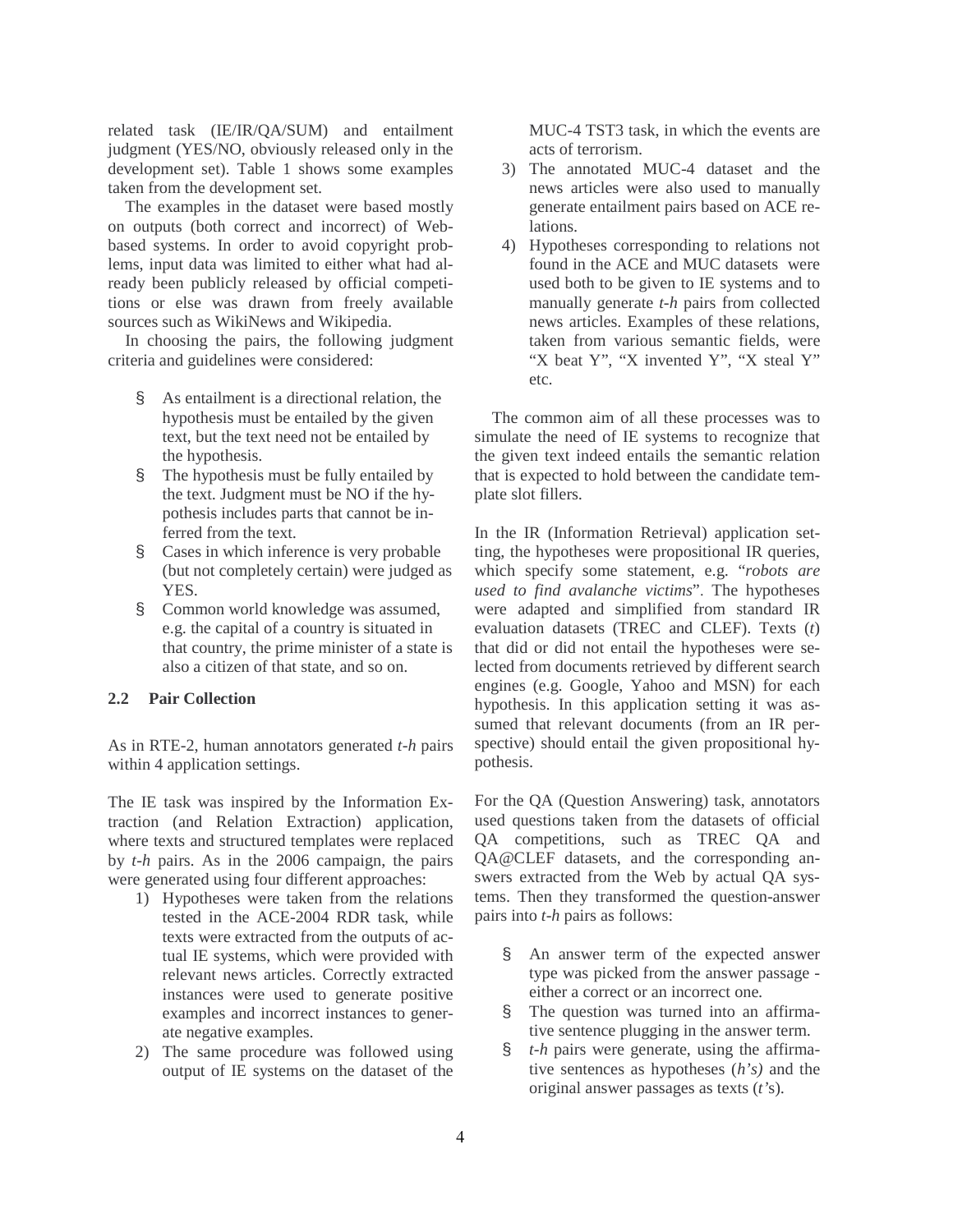For example, given the question "*How high is Mount Everest?"* and a text (*t)* "*The above mentioned expedition team comprising of 10 members was permitted to climb 8848m. high Mt. Everest from Normal Route for the period of 75 days from 15 April, 2007 under the leadership of Mr. Wolf Herbert of Austria*"*,* the annotator, extracting the piece of information "8848m." from the text, would turn the question into an the affirmative sentence "*Mount Everest is 8848m high"*, generating a positive entailment pair. This process simulated the need of a QA system to verify that the retrieved passage text actually entailed the provided answer.

In the SUM (Summarization) setting, the entailment pairs were generated using two procedures.

In the first one, *t's* and *h's* were sentences taken from a news document cluster, a collection of news articles that describe the same news item. Annotators were given the output of multi-document summarization systems -including the document clusters and the summary generated for each cluster. Then they picked sentence pairs with high lexical overlap, preferably where at least one of the sentences was taken from the summary (this sentence usually played the role of *t*). For positive examples, the hypothesis was simplified by removing sentence parts, until it was fully entailed by *t*. Negative examples were simplified in a similar manner. In alternative, "*pyramids*" produced for the experimental evaluation mehod in DUC 2005 (Passonneau et al. 2005) were exploited. In this new evaluation method, humans select subsentential content units (SCUs) in several manually produced summaries on a subject, and collocate them in a "pyramid", which has at the top the SCUs with the higher frequency, i.e. those which are present in most summaries. Each SCU is identified by a label, a sentence in natural language which expresses the content. Afterwards, the annotators individuate the SCUs present in summaries generated automatically (called *peers*), and link them to the ones present in the pyramid, in order to assign each peer a weight. In this way, the SCUs in the automatic summaries linked to the SCUs in the higher tiers of the pyramid are assigned a heavier weight than those at the bottom. For the SUM setting, the RTE-3 annotators selected relevant passages from the peers and used them as T's, meanwhile the labels of the corresponding SCUs were

used as H's. Small adjustments were allowed, whenever the texts were not grammatically acceptable. This process simulated the need of a summarization system to identify information redundancy, which should be avoided in the summary.

### **2.3 Final dataset**

Each pair of the dataset was judged by three annotators. As in previous challenges, pairs on which the annotators disagreed were filtered-out.

On the test set, the average agreement between each pair of annotators who shared at least 100 examples was 87.8%, with an average Kappa level of 0.75, regarded as substantial agreement according to Landis and Koch (1997).

19.2 % of the pairs in the dataset were removed from the test set due to disagreement. The disagreement was generally due to the fact that the *h* was more specific than the *t*, for example because it contained more information, or made an absolute assertion where *t* proposed only a personal opinion. In addition, 9.4 % of the remaining pairs were discarded, as they seemed controversial, too difficult, or too similar when compared to other pairs.

As far as the *texts* extracted from the web are concerned, spelling and punctuation errors were sometimes fixed by the annotators, but no major change was allowed, so that the language could be grammatically and stylistically imperfect. The hypotheses were finally double-checked by a native English speaker.

## **3 The RTE-3 Challenge**

#### **3.1 Evaluation measures**

The evaluation of all runs submitted in RTE-3 was automatic. The judgments (classifications) returned by the system were compared to the Gold Standard compiled by the human assessors. The main evaluation measure was *accuracy,* i.e. the percentage of matching judgments.

For systems that provided a confidence-ranked list of the pairs, in addition to the YES/NO judgment, an Average Precision measure was also computed. This measure evaluates the ability of systems to rank all the T-H pairs in the test set according to their entailment confidence (in decreasing order from the most certain entailment to the least certain). Average precision is computed as the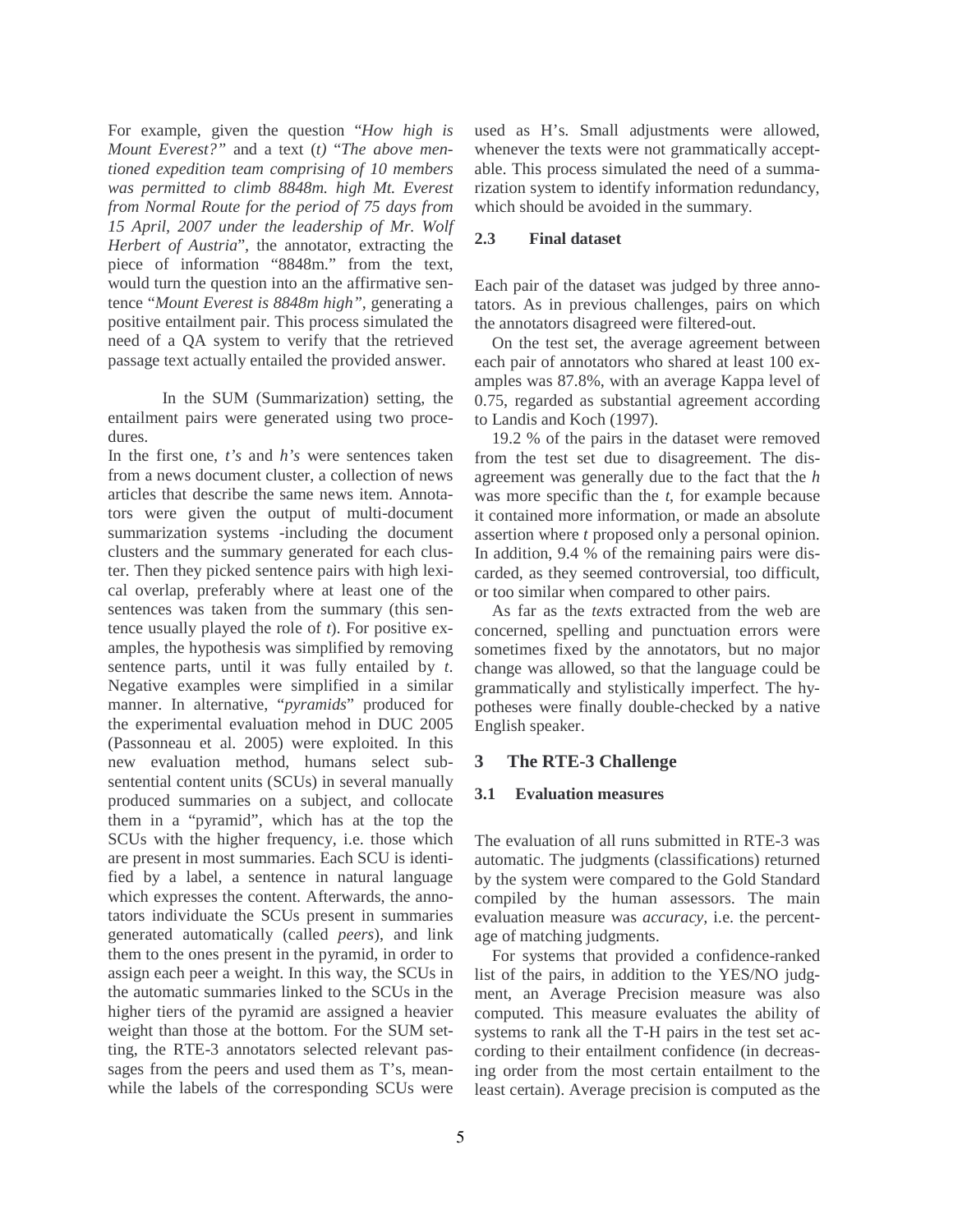average of the system's precision values at all points in the ranked list in which recall increases, that is at all points in the ranked list for which the gold standard annotation is YES, or, more formally:

$$
\frac{1}{R}\sum_{i=1}^{n}\frac{E(i)\times\# EntailmentUpToPair(i)}{i}
$$
 (1)

where *n* is the number of the pairs in the test set, *R* is the total number of positive pairs in the test set,  $E(i)$  is 1 if the *i*-th pair is positive and 0 otherwise, and *i* ranges over the pairs, ordered by their ranking.

In other words, the more the system was confident that *t* entails *h*, the higher was the ranking of the pair. A perfect ranking would have placed all the positive pairs (for which the entailment holds) before all the negative ones, yielding an average precision value of 1.

## **3.2 Submitted systems**

Twenty-six teams participated in the third challenge, three more than in previous year. Table 2 presents the list of the results of each submitted runs and the components used by the systems. Overall, we noticed a move toward deep approaches, with a general consolidation of approaches based on the syntactic structure of Text and Hypothesis. There is an evident increase of systems using some form of logical inferences (at least seven systems). However, these approaches, with few notably exceptions, do not seem to be consolidated enough, as several systems show results not still at the state of art (e.g. Natural Logic introduced by Chambers et al.). For many systems an open issue is the availability and integration of different and complex semantic resources-

A more extensive and fine grained use of specific semantic phenomena is also emerging. As an example, Tatu and Moldovan carry on a sophisticated analysis of named entities, in particular Person names, distinguishing first names from last names. Some form of relation extraction, either through manually built patterns (Chambers et al.) or through the use of an information extraction system (Hickl and Bensley) have been introduced this

year, even if still on a small scale (i.e. few relations).

On the other hand, RTE-3 confirmed that both machine learning using lexical-syntactic features and transformation-based approaches on dependency representations are well consolidated techniques to address textual entailment. The extension of transformation-based approaches toward probabilistic settings is an interesting direction investigated by some systems (e.g. Harmeling). On the side of "light" approaches to textual entailment, Malakasiotis and Androutpoulos provide a useful baseline for the task (0.61%) using only POS tagging and then applying string-based measures to estimate the similarity between Text and Hypothesis.

As far as resources are concerned, lexical databases (mostly WordNet and DIRT) are still widely used. Extended WordNet is also a common resource (for instance in Iftene and Balahur-Dobrescu) and the Extended Wordnet Knowledge Base has been successfully used in (Tatu and Moldovan). Verb-oriented resources are also largely present in several systems, including Framenet (e.g. Burchardt et al.), Verbnet (Bobrow et al.) and Propbank (e.g. Adams et al.). It seems that the use of the Web as a resource is more limited when compared to the previous RTE workshop. However, as in RTE-2, the use of large semantic resources is still a crucial factor affecting the performance of systems (see, for instance, the use of a large corpus of entailment examples in Hickl and Bensley).

Finally, an interesting aspect is that, stimulated by the percentage of longer texts included this year, a number of participating systems addressed anaphora resolution (e.g. Delmonte, Bar-Haim et al., Iftene and Balahur-Dobrescu).

#### **3.3 Results**

The accuracy achieved by the participating systems ranges from 49% to 80% (considering the best run of each group), while most of the systems obtained a score in between 59% and 66%. One submission, Hickl and Bensley achieved 80% accuracy, scoring 8% higher than the second system (Tatu and Moldovan, 72%), and obtaining the best absolute result achieved in the three RTE challenges.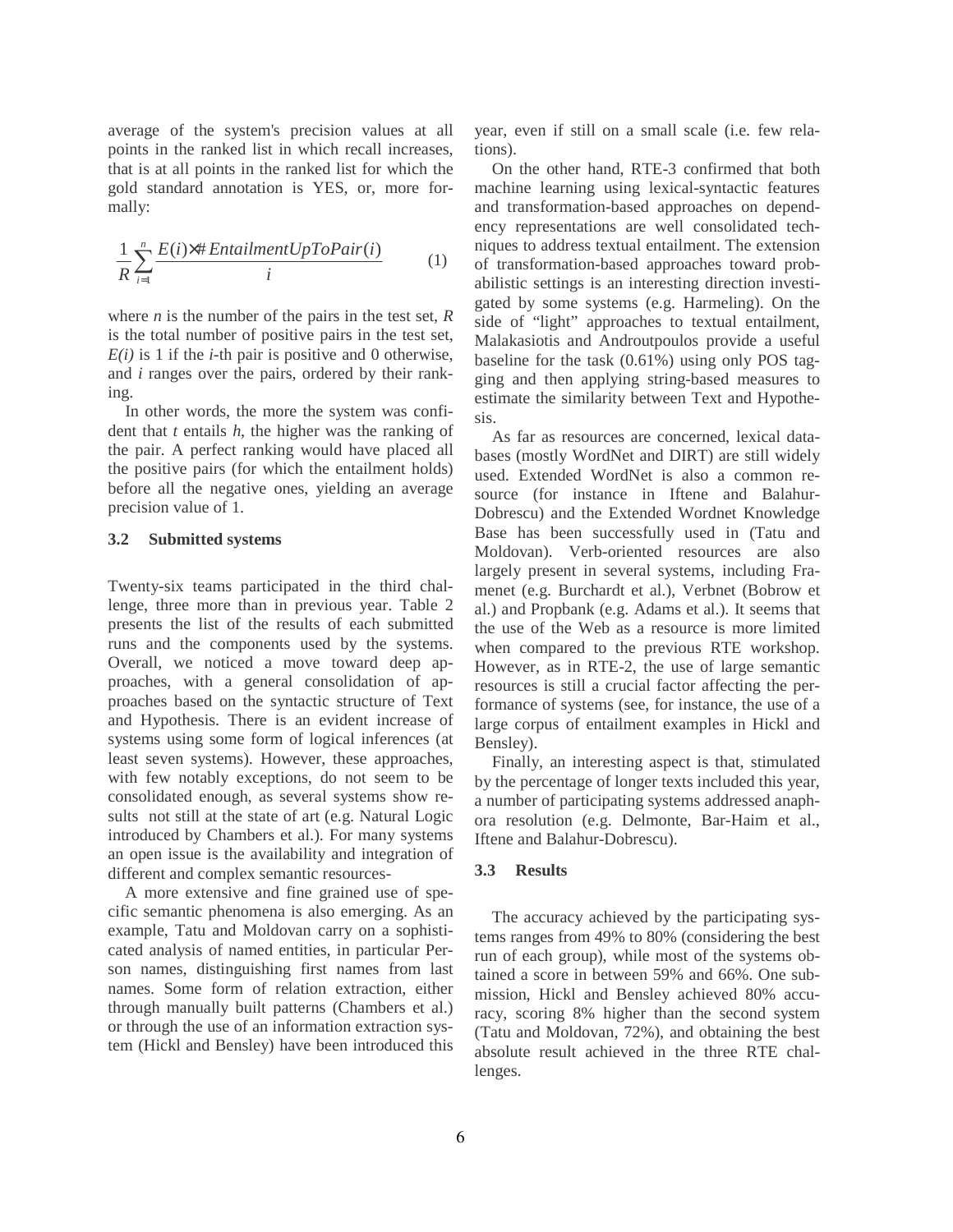|                     |                  |                  | <b>System Components</b>             |                         |                                                        |                                                        |                   |                                         |                         |                          |                                                              |
|---------------------|------------------|------------------|--------------------------------------|-------------------------|--------------------------------------------------------|--------------------------------------------------------|-------------------|-----------------------------------------|-------------------------|--------------------------|--------------------------------------------------------------|
|                     |                  | Average          | Lexical Relation,<br>WordNet         | n-gram\word similarity  | $\mathbf{Match}$ -<br>$ing\Delta$ ligning<br>Syntactic | Semantic Role Labeling<br>Framenet\Probank,<br>Verbnet | Logical Inference | Web-based<br>Statistics, LSA<br>Corpus/ | ML Classification       | Anaphora resolution      | Background<br>Entailment Corpora<br>Knowledge<br><b>DIRT</b> |
| <b>First Author</b> | Accuracy         | precision        |                                      |                         |                                                        |                                                        |                   |                                         |                         |                          |                                                              |
| Adams               | 0.6700           |                  | $\mathbf X$                          | $\mathbf X$             |                                                        |                                                        |                   | $\mathbf X$                             | $\mathbf X$             |                          |                                                              |
| Bar-Haim            | 0.6112<br>0.5837 | 0.6118<br>0.6093 | $\overline{\textbf{X}}$<br>$\bar{X}$ |                         | $\mathbf X$<br>$\mathbf X$                             |                                                        |                   | $\mathbf X$<br>$\mathbf X$              |                         | $\mathbf X$<br>$\bar{X}$ | $\mathbf X$                                                  |
| Baral               | 0.4963           | 0.5364           | $\bar{X}$                            |                         |                                                        |                                                        | $\mathbf X$       |                                         |                         |                          | $\mathbf X$                                                  |
| <b>Blake</b>        | 0.6050           | 0.5897           | $\bar{X}$                            |                         | $\rm X$                                                |                                                        |                   |                                         | X                       |                          |                                                              |
|                     | 0.6587           | 0.6096           | $\bar{X}$                            |                         | $\mathbf X$                                            |                                                        |                   |                                         | $\mathbf X$             |                          |                                                              |
| <b>Bobrow</b>       | 0.5112           | 0.5720           | $\overline{\textbf{X}}$              |                         |                                                        | $\mathbf X$                                            | $\mathbf X$       |                                         |                         |                          |                                                              |
|                     | 0.5150           | 0.5807           | $\mathbf X$                          |                         |                                                        | $\mathbf X$                                            | $\mathbf X$       |                                         |                         |                          |                                                              |
|                     | 0.6250           |                  | $\bar{X}$                            |                         | $\mathbf X$                                            | $\overline{\mathbf{X}}$                                |                   |                                         |                         |                          |                                                              |
| <b>Burchardt</b>    | 0.6262           |                  |                                      |                         |                                                        |                                                        |                   |                                         |                         |                          |                                                              |
|                     | 0.5500           |                  |                                      | $\mathbf X$             |                                                        |                                                        |                   | $\mathbf X$                             |                         |                          |                                                              |
| <b>Burek</b>        | 0.5500           | 0.5514           |                                      |                         |                                                        |                                                        |                   |                                         |                         |                          |                                                              |
| Chambers            | 0.6050           | 0.6341           | X                                    |                         | $\mathbf X$                                            |                                                        | $\mathbf X$       |                                         | $\mathbf X$             | X                        |                                                              |
|                     | 0.6362           | 0.6527           | $\mathbf X$                          |                         | $\mathbf X$                                            |                                                        | $\mathbf X$       |                                         | $\boldsymbol{X}$        | $\mathbf X$              |                                                              |
| Clark               | 0.5088           | 0.4961           | $\overline{X}$                       |                         |                                                        |                                                        | $\overline{X}$    |                                         |                         |                          | $\mathbf X$                                                  |
|                     | 0.4725           | 0.4961           | $\bar{X}$                            |                         |                                                        |                                                        | $\mathbf X$       |                                         |                         |                          | $\overline{X}$                                               |
| Delmonte            | 0.5875           | 0.5830           | X                                    |                         | $\mathbf X$                                            | $\mathbf X$                                            | $\mathbf X$       |                                         |                         | X                        |                                                              |
| Ferrandez           | 0.6563           |                  | $\bar{X}$                            | X                       | $\mathbf X$                                            |                                                        |                   |                                         |                         |                          |                                                              |
|                     | 0.6375           |                  |                                      |                         |                                                        |                                                        |                   |                                         |                         |                          |                                                              |
| Ferrés              | 0.6062           |                  | $\mathbf X$                          | $\mathbf X$             |                                                        |                                                        |                   |                                         | X                       |                          |                                                              |
|                     | 0.6150           |                  | $\bar{X}$                            | $\mathbf X$             |                                                        |                                                        |                   |                                         | $\mathbf X$             |                          |                                                              |
| Harmling            | 0.5600           | 0.5813           | $\bar{X}$                            |                         | $\mathbf X$                                            |                                                        |                   |                                         | $\mathbf X$             |                          |                                                              |
|                     | 0.5775           | 0.5952           | $\mathbf X$                          |                         | $\mathbf X$                                            |                                                        |                   |                                         | X                       |                          |                                                              |
| Hickl               | 0.8000           | 0.8815           | $\bar{X}$                            | $\mathbf X$             |                                                        |                                                        | $\mathbf X$       |                                         | $\mathbf X$             | X                        | $\mathbf X$                                                  |
| Iftene              | 0.6913           |                  | $\mathbf X$                          |                         | $\mathbf X$                                            |                                                        |                   |                                         |                         |                          | $\mathbf X$                                                  |
|                     | 0.6913           |                  | $\bar{X}$                            |                         | $\overline{\mathbf{X}}$                                |                                                        |                   |                                         |                         |                          | $\overline{\mathbf{X}}$                                      |
| $\rm Li$            | 0.6400           |                  | X                                    | X                       |                                                        |                                                        |                   |                                         | X                       |                          |                                                              |
|                     | 0.6488           |                  |                                      |                         |                                                        |                                                        |                   |                                         |                         |                          |                                                              |
| Litkowski           | 0.6125           |                  |                                      |                         |                                                        |                                                        |                   |                                         |                         |                          |                                                              |
| Malakasiotis        | 0.6175           | 0.6808           |                                      | X                       |                                                        |                                                        |                   |                                         | X                       |                          |                                                              |
| Marsi               | 0.5913           |                  |                                      |                         | $\mathbf X$                                            |                                                        |                   |                                         |                         |                          | $\mathbf X$                                                  |
| Montejo-Ràez        | 0.5888           |                  | $\mathbf X$                          | $\mathbf X$             | $\overline{\textbf{X}}$                                |                                                        |                   |                                         | $\mathbf X$             |                          |                                                              |
|                     | 0.6038           |                  | $\mathbf X$                          | $\mathbf X$             | $\mathbf X$                                            |                                                        |                   |                                         | $\mathbf X$             |                          |                                                              |
| Rodrigo             | 0.6238           |                  | $\overline{\mathbf{X}}$              | $\overline{\mathbf{X}}$ | $\mathbf X$                                            |                                                        |                   |                                         | $\overline{\mathbf{X}}$ |                          |                                                              |
|                     | 0.6312           |                  | $\overline{\mathbf{X}}$              | $\mathbf X$             | $\mathbf X$                                            |                                                        |                   |                                         | $\mathbf X$             |                          |                                                              |
| Roth                | 0.6262           |                  | $\overline{\mathbf{X}}$              | $\mathbf X$             |                                                        |                                                        |                   |                                         |                         |                          | $\mathbf X$                                                  |
|                     | 0.5975           |                  |                                      |                         | $\mathbf X$                                            |                                                        |                   |                                         |                         | $\mathbf X$              |                                                              |
| Settembre           | 0.6100           | 0.6195           | $\mathbf X$                          | $\mathbf X$             |                                                        |                                                        |                   |                                         | $\mathbf X$             |                          |                                                              |
|                     | 0.6262           | 0.6274           | $\mathbf X$                          | $\mathbf X$             |                                                        |                                                        |                   |                                         | $\mathbf X$             |                          |                                                              |
| Tatu                | 0.7225           | 0.6942           | $\mathbf X$                          |                         |                                                        |                                                        | $\mathbf X$       |                                         |                         | $\mathbf X$              | $\mathbf X$                                                  |
|                     | 0.7175           | 0.6797           | $\mathbf X$                          |                         |                                                        |                                                        | $\mathbf X$       |                                         |                         | $\mathbf X$              |                                                              |
| Wang                | 0.6650           |                  |                                      |                         | $\mathbf X$                                            |                                                        |                   |                                         | $\mathbf X$             |                          |                                                              |
|                     | 0.6687           |                  |                                      |                         |                                                        |                                                        |                   |                                         |                         |                          |                                                              |
| Zanzotto            | 0.6675           | 0.6674           | $\mathbf X$                          |                         | $\mathbf X$                                            |                                                        |                   |                                         | $\mathbf X$             |                          |                                                              |
|                     | 0.6575           | 0.6732           | $\mathbf X$                          |                         | $\mathbf X$                                            |                                                        |                   |                                         | $\mathbf X$             |                          |                                                              |

Table 2: Submission results and components of the systems.

.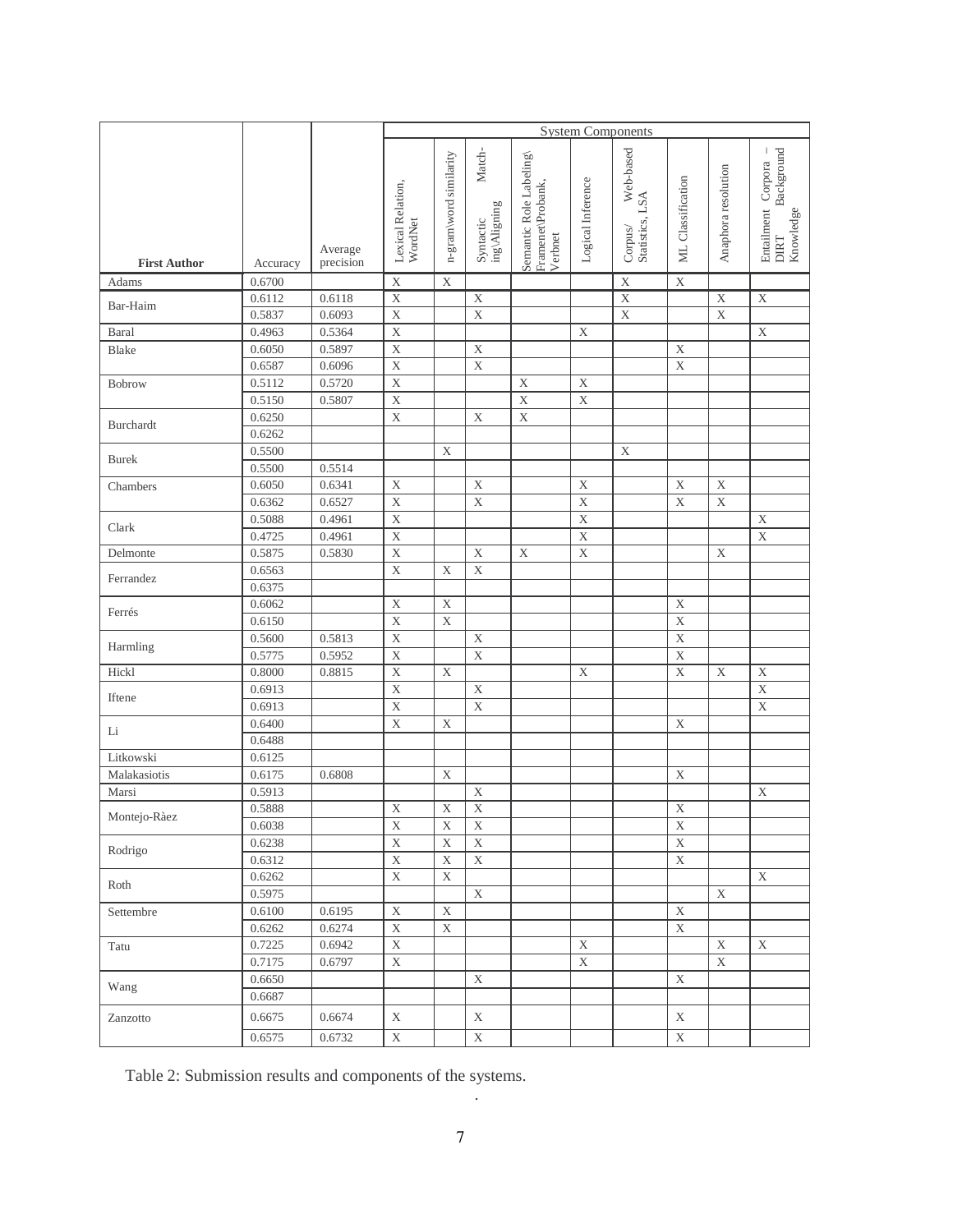As far as the per-task results are concerned, the trend registered in RTE-2 was confirmed, in that there was a marked difference in the performances obtained in different task settings.

In fact, the average accuracy achieved in the QA setting (0.71) was 20 points higher than that achieved in the IE setting (0.52); the average accuracy in the IR and Sum settings was 0.66 and 0.58 respectively. In RTE-2 the best results were achieved in SUM, while the lower score was always recorded in IE. As already pointed out by Bar-Haim (2006), these differences should be further investigated, as they could lead to a sensible improvement of the performance.

As for the LONG pairs, which represented a new element of this year's challenge, no substantial difference was noted in the systems' performances: the average accuracy over the long pairs was 58.72%, compared to 61.93% over the short ones.

## **4 Conclusions and future work**

At its third round, the Recognizing Textual Entailment task has reached a noticeable level of maturity, as the very high interest in the NLP community and the continuously increasing number of participants in the challenges demonstrate. The relevance of Textual Entailment Recognition to different applications, such as the  $AVE<sup>5</sup>$  track at QA at  $CLEF^6$ , has also been acknowledged. Furthermore, the debates and the numerous publications about the Textual Entailment have contributed to the better understanding the task and its nature.

To keep a good balance between the consolidated main task and the need for moving forward, longer texts were introduced in the dataset, in order to make the task more challenging, and a pilot task was proposed. The Third RTE Challenge have also confirmed that the methodology for the creation of the datasets, developed in the first two campaigns, is robust. Overall, the transition of the challenge coordination from Bar-Ilan –which organized the first two challenges- to CELCT was successful, though some problems were encountered, especially in the preparation of the data set. The sys-

tems which took part in RTE-3 showed that the technology applied to Entailment Recognition has made significant progress, confirmed by the results, which were generally better than last year. In particular, visible progress in defining several new principled scenarios for RTE was represented, such as Hickl's commitment-based approach, Bar Haim's proof system, Harmeling's probabilistic model, and Standford's use of Natural Logic.

If, on the one hand, the success that RTE has had so far is very encouraging, on the other, it incites to overcome certain current limitations, and to set realistic and, at the same time, stimulating goals for the future. First at all, theoretical refinements both of the task and the models applied to it need to be developed. In particular, more efforts are required to improve knowledge acquisition, as little progress has been made on this front so far. Also the data set generation and the evaluation methodology need to be refined and extended. A major problem in the current setting of the data collection is that the distribution of the examples is arbitrary to a large extent, being determined by manual selection. Therefore new evaluation methodologies, which can reflect realistic distributions should be investigated, as well as the possibility of evaluating Textual Entailment Recognition within additional concrete application scenarios, following the spirit of the QA Answer Validation Exercise.

## **Acknowledgments**

The following sources were used in the preparation of the data:

• PowerAnswer question answering system, from Language Computer Corporation, provided by Dan Moldovan and Marta Tatu.

http://www.languagecomputer.com/solutions/question answering/power answer/

• Cicero Custom and Cicero Relation information extraction systems, from Language Computer Corporation, provided by Sanda M. Harabagiu, Andrew Hickl, John Lehmann and and Paul Aarseth. http://www.languagecomputer.com/solutions/information\_ext action/cicero/index.html

• Columbia NewsBlaster multi-document summarization system, from the Natural Language Proc-

<sup>5</sup> http://nlp.uned.es/QA/ave/.

<sup>6</sup> http://clef-qa.itc.it/.